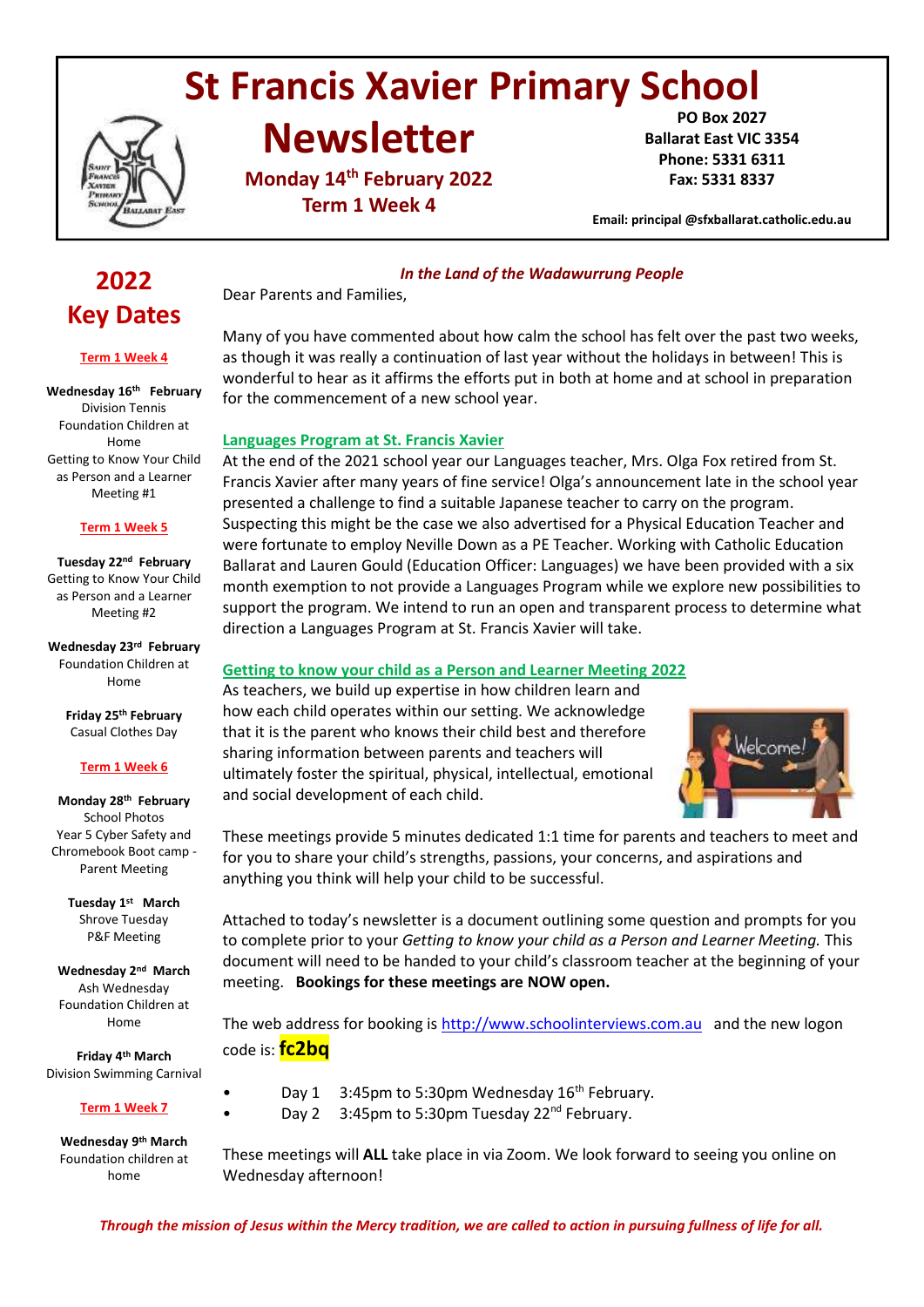**Friday 11th March** Student Free Day – Staff Professional Learning

#### **Term 1 Week 8**

**Monday 14th March** Public Holiday – Labour Day

> **Tuesday 15th March** School Open Day #1

#### **Term 1 Week 9**

**Tuesday 22nd March** School Open Day #2

**Thursday 24th March** Year 5 Visit to Sovereign Hill

> **Friday 25th March** Casual Dress Day

**Term 1 Week 10 Thursday 31st March** School Open Day #3

#### **Term 1 Week 11**

**Tuesday 5th April** P & F Meeting

**Friday 8th April** Last Day of Term 1

**Term 2** Tuesday 26th April to Thursday 23<sup>rd</sup> June **= 9 Weeks**

#### **Term 3**

Monday 11<sup>th</sup> July to Friday 16th September **= 10 Weeks**

**Term 4** Monday 3rd October to Friday 16th December **= 11 Weeks**

**------------------------------------- All other Calendar Dates for 2023 have been updated and can be accessed live on the Skoolbag App or by visiting the School Website**

#### **School Photos – Monday 28th February**

Today you will receive your child's personalized photo envelope from MSP Photography. If you wish to purchase photos please ensure your child has the photo envelope on photo day with the correct money or alternatively there will an option to order photos online. Family Photo envelopes will be available from the Office.

**Photo day is Monday 28th February and children will be required to be in full summer uniform (not sport uniform).** 

#### **St. Francis Xavier Uniform Shop - Welcome back to 2022!**

Would you like to volunteer and help at your child's school? If so, the Uniform Shop would love YOU to join our team.

The SFX uniform shop is run by a friendly team of volunteers. Volunteering in the Uniform Shop requires no experience and relatively low time commitment compared to other volunteering roles.

By volunteering you are supporting a key fundraising function for the school with all profits going back into the Parents and Friends projects and resources for your children.

We are open and need assistance every:

- Monday 8:40am 9:10am
- Wednesday 8:40am 9:10am
- $\bullet$  Friday 3.00pm 3.30pm.

Our rotating roster means you only need to be available 1 morning per month. Rosters are sent to volunteers and dates are advised through Newsblasts and the SFX Newsletter.

\*\*We are currently only packing order forms that are returned to the office due to the current COVID restrictions requiring 4 square meters per person and the size of the shop being so small. This could change shortly and we will keep you informed if we are able to go back to face to face trading\*\*

If you are able to help please complete this short online Google Form by clicking on the following link[: https://forms.gle/dNejzbtnMB9Vobw3A](https://forms.gle/dNejzbtnMB9Vobw3A)

All parents, carers and grandparents are welcome and any time you can offer is greatly appreciated.

#### **Moving Beyond asking "What did you do at School?**

Ever found yourself asking your child the same bland question about school?

- "So, how was your day?
- "What did you do at school today? What did you learn?"

If these are your default questions the chances are that you'll get a one or two word reply along the lines, "Fine!" "Good!" "Okay" "Nothing much." These answers don't really tell you a lot. On the other hand, these types of questions don't ask a great deal.

**So how can you move beyond the mundane when you talk with kids about their school days?**

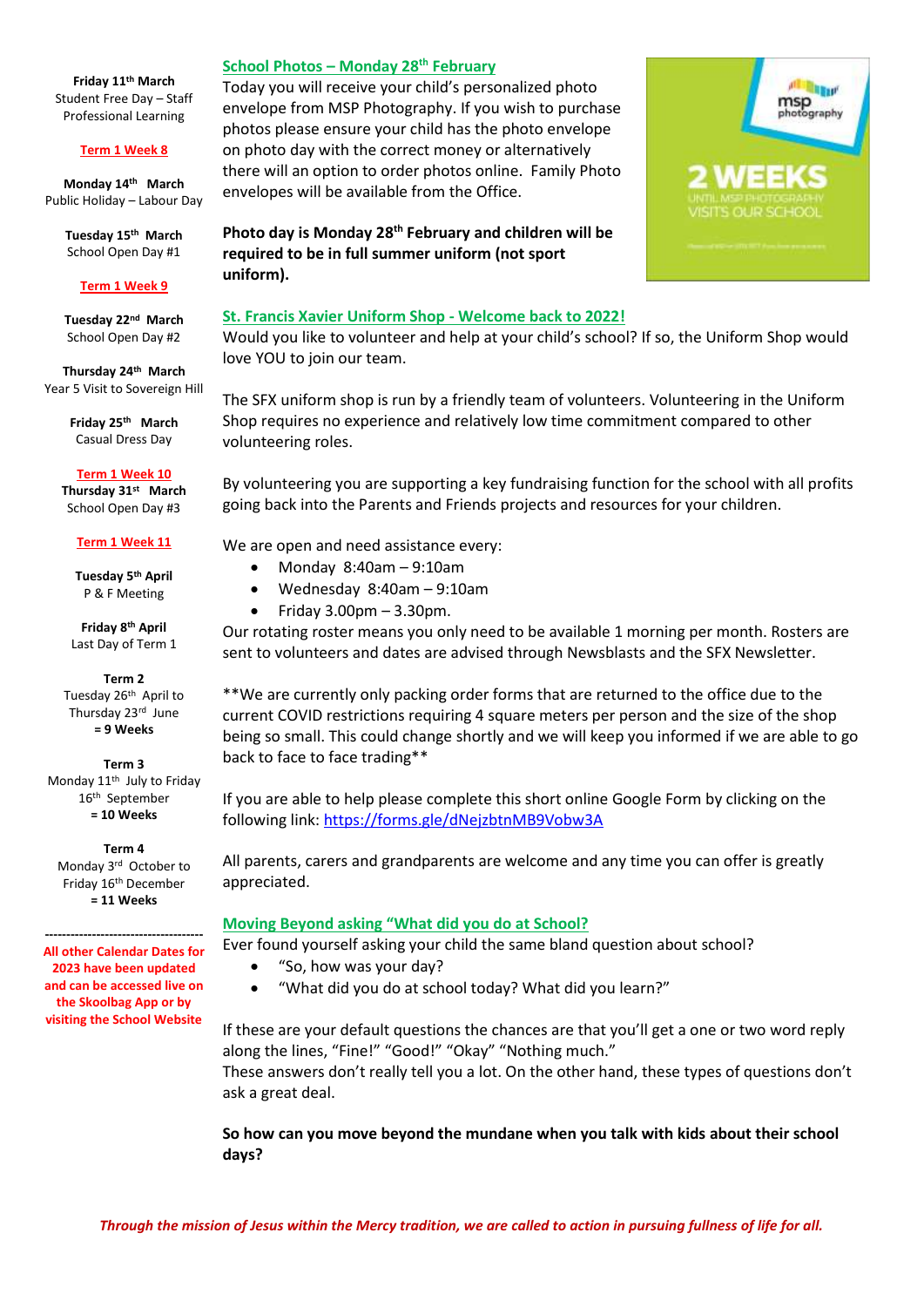It helps to take conversations and your questions in different directions to get a multifaceted window into your child's school life but also an indication of your child's interests, social skills and welfare.

Here are some examples of question starters that may prompt different responses from kids about their time at school:

- 1. Tell me what made you laugh today?
- 2. Who did you play with at recess today?
- 3. Did you do anything that was brave?
- 4. If I spoke to your teacher, what would she tell me about you?
- 5. What did your teacher talk about today?
- 6. Is there anyone in your class who needs to be in time out?
- 7. Where's the best place to hang out/play at school?
- 8. Tell me one good thing that happened to you today?
- 9. Who were you nice/kind/friendly to today?
- 10. 1Did anyone push your buttons today?
- 11. What did you do that you were proud of/happy with today?
- 12. What's something you learned with a friend today?
- 13. What's your teacher's most important rule?
- 14. If today was a musical instrument what would it be? Why?
- 15. If you were a teacher tomorrow, what would you teach the class?

Next time you ask a clichéd and dull question about your child's day stop yourself before you utter the words. Instead think outside the square and ask questions that may stimulate a response beyond "Fine" or "Nothing." And remember they may not feel like talking, which is fine too. Like adults, kids need to be in the right mood and the right environment if they are going to share a meaningful conversation about their day.

#### **St. Francis Xavier School Finances - Explained**

Understanding the complexities of the funding of a Catholic school is often confusing. In particular, the relationship between Government Grants, school fees and income from fundraising is better understood when explained more fully. (**Please also find attached an explanation sheet**).



Basically, a Catholic school's income is derived from three sources:

#### **1. Government Grants (both Commonwealth & State):**

These cover such areas as salaries, superannuation, Work Cover, interest on capital debts and Catholic Education Office levies.

#### **2. Local Contribution:**

This is made up of school fees, parish contributions, interest and donations, i.e., Parent Club fundraising. It is an expectation of Governments that, in order to qualify for Government funds, school communities must contribute financially to their parish school, and thus ensure that a satisfactory standard is maintained, both in the education of the pupils and also in the administration and maintenance of the school.

#### **3. Classroom Income:**

This is made up of: (1) Government Grants (both Commonwealth & State). These grants are used to provide materials used by the children in the classroom.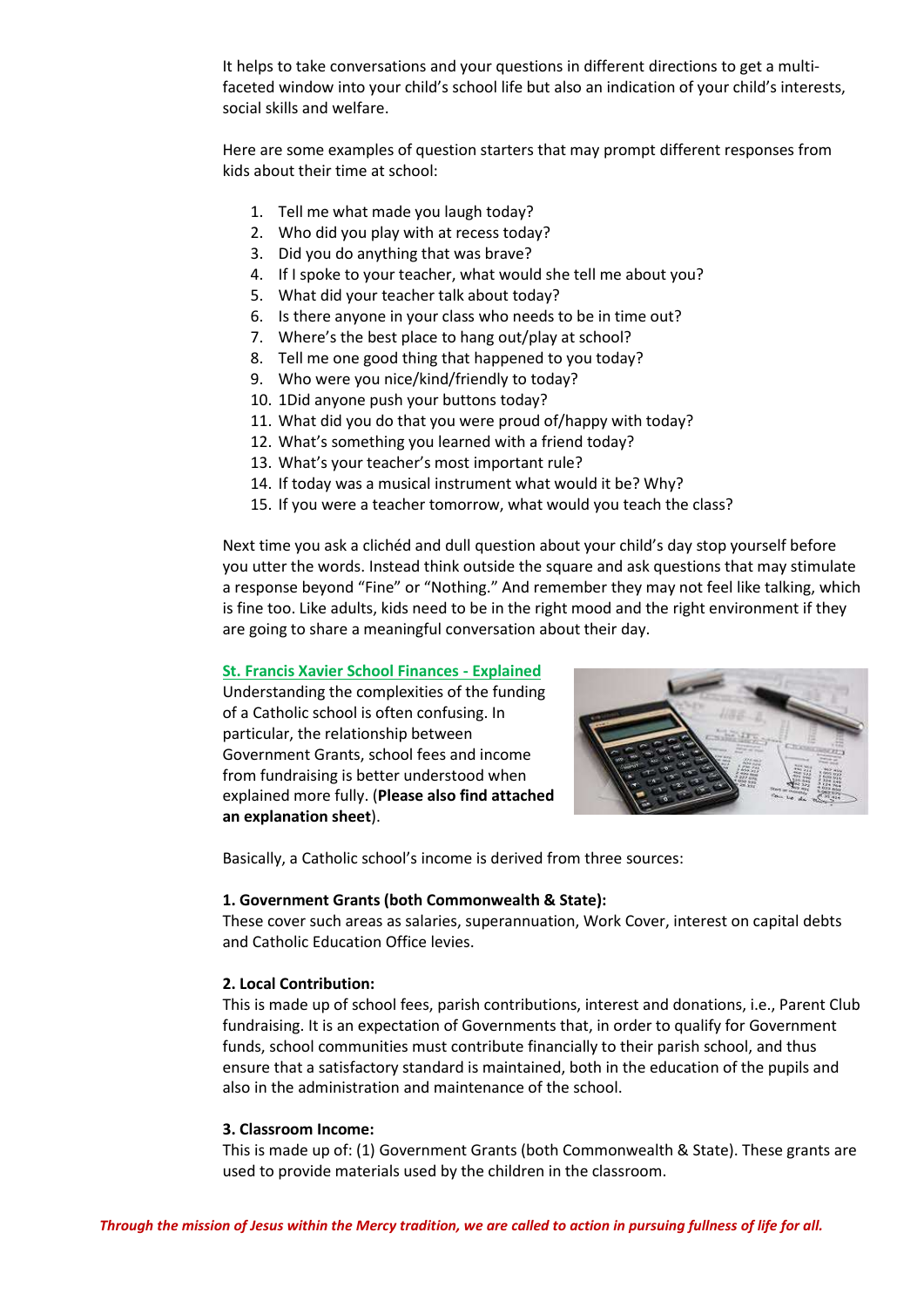(2) Student Fee. These are charged at the beginning of each year.

#### **School Fees**

The School is advised by the Catholic Education Office regard ing school fee structure and the School Board approves any changes to these fees.



#### **Student Fee**

This fee is charged per pupil.

Along with the Government Grants, it meets the costs of running the classrooms for the year. Funds are used for:

- Student Requisites/Stationery & Materials
- Religious Education Resources
- Numeracy
- Literacy
- Numeracy Resources
- LOTE
- Intervention Programs
- Integrated Curriculum
- Environmental Education/Kitchen Garden
- Student Wellbeing
- Library/Resource Centre Resources
- Art/Craft
- Music
- Physical Education
- Membership of Sovereign Hill

#### **Tuition Fee**

This fee is charged per family.

The Tuition fee is approved each year by the School Board. The fee is used to assist the school in meeting its running costs throughout the year.

#### **Capital Fee**

This is charged per family.

The fee is used for capital projects, such as the new building program, as well as funding specific purchasing priorities such as computers, playground equipment and library resources.

#### **Building Fund Fee**

This fee is charged per family. The fee is used for the repayment of loans on major capital projects.

#### **ICT Fee**

This is charged per student. The fee is used to support the provision of ICT equipment for students from Foundation to Year 6.

#### **School Fee Payments**

Parents who experience difficulty in repaying their school fees are expected to make an appointment with the principal when the matter will be discussed in total confidence. A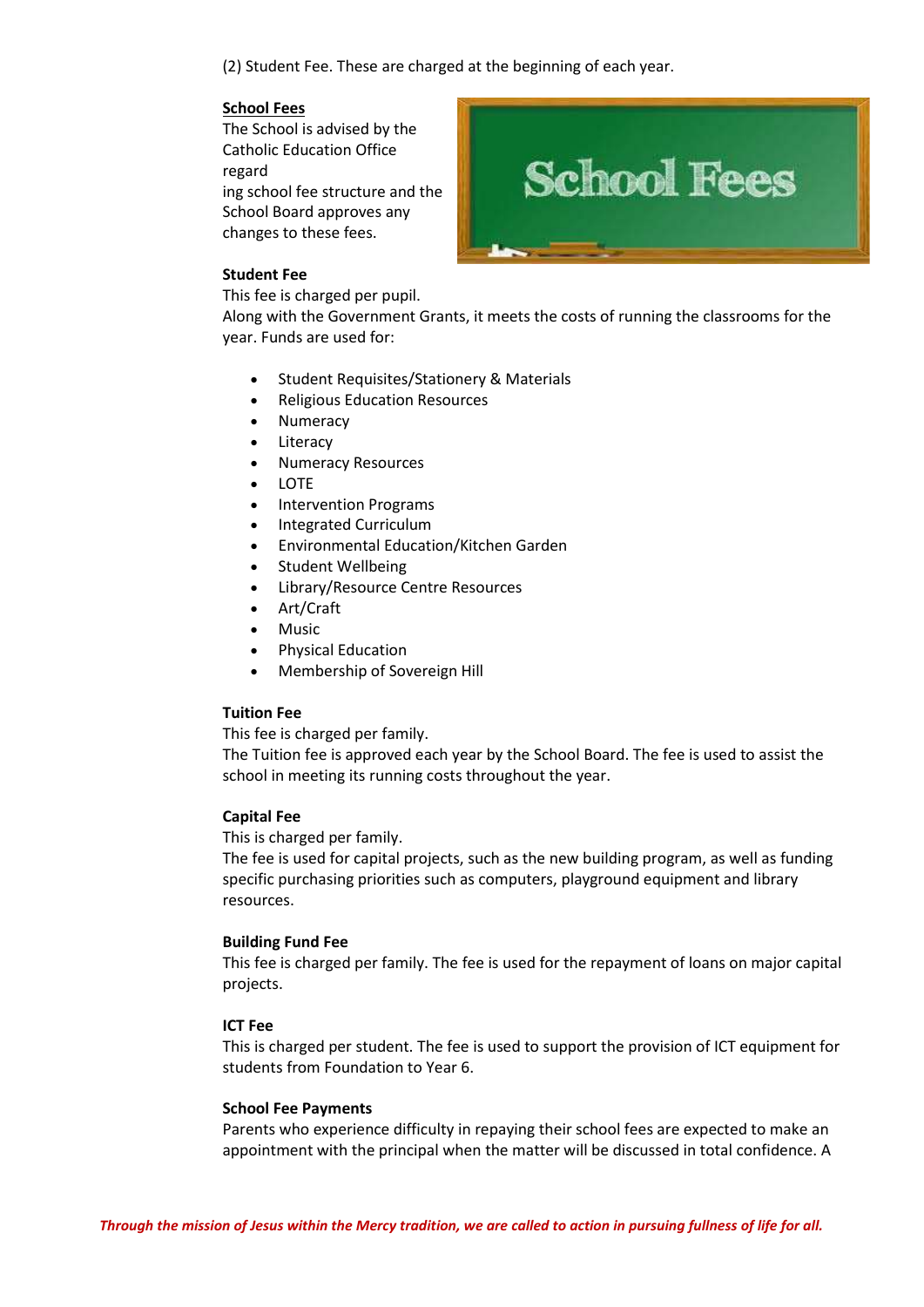number of payment options exist for families, with direct debit and credit card payments proving very popular.

#### **Parents & Friends Funds for 2022:**

The Catholic Education Office requires that every school works to raise funds to make up the shortfall in funding received from the Federal and State Governments each year. This means that every year our parents must work to raise money to undertake essential issues in running the school and to provide our children with valuable resources to support them in their education as well as provide a safe, stimulating environment for them.

Our Parents & Friends are an energetic, committed group of people who work to support the school in its fundraising efforts. I commend all of you who support the efforts of the P & F group and ask you to continue this support throughout the year.

#### **The Parents & Friends Committee Executive:**

- 
- 
- 

 Chairperson: Ange Staley [angelastaley24@gmail.com](mailto:angelastaley24@gmail.com) Vice Chair Person: Gabrielle Howley [gab.howley@gmail.com](mailto:gab.howley@gmail.com) Secretary: Brianna Burbidge [Brianna.burbidge@gmail.com](mailto:Brianna.burbidge@gmail.com) Treasurer: Carolyn Ward [caroandrob@bigpond.com](mailto:caroandrob@bigpond.com)

#### **Foundation Enrolment 2023 - Open Day and School Alive Tours**

We are happiest when prospective families pay us a visit to see for themselves what makes us different.



New and Existing Families are invited to join us to learn about St. Francis Xavier Primary School.

**Open Days** will begin with an Information Session at 9:30 am with **School Alive Tours** to follow at 10:00am:

- 1. Tuesday 15<sup>th</sup> March 2022
- 2. Tuesday 22<sup>nd</sup> March 2022
- 3. Thursday 31<sup>st</sup> March 2022

#### **Event Registration:**

To register your attendance for an Open Day, School Alive Tour or Virtual Tour please complete the Registration Form at: **[http://www.sfxballarat.catholic.edu.au/enrol/open](http://www.sfxballarat.catholic.edu.au/enrol/open-days)[days](http://www.sfxballarat.catholic.edu.au/enrol/open-days)**

#### **Online Enrolment Open from Tuesday 8 th February 2022**

Attending an Open Day is the first step in the enrolment process. The online **Expression of Interest** is the second step in the enrolment process. If you wish to do so, please nominate St Francis Xavier Primary School as your first preference for your child's education. Please click on this link and fill in and submit the City of Ballarat Catholic School Expression of Interest Form: **<https://ceob.edu.au/2022-foundation-enrolments/>**

#### **Foundation Enrolment 2023 – Existing Families**

Enrolments are open for children of existing families who start Prep in 2023. Parents of existing families who have a child to start in 2023 - please complete the form by clicking on the following link to submit a **City of Ballarat Catholic Primary School Expression of Interest Form[: https://ceob.edu.au/2022-foundation-enrolments/](https://ceob.edu.au/2022-foundation-enrolments/)**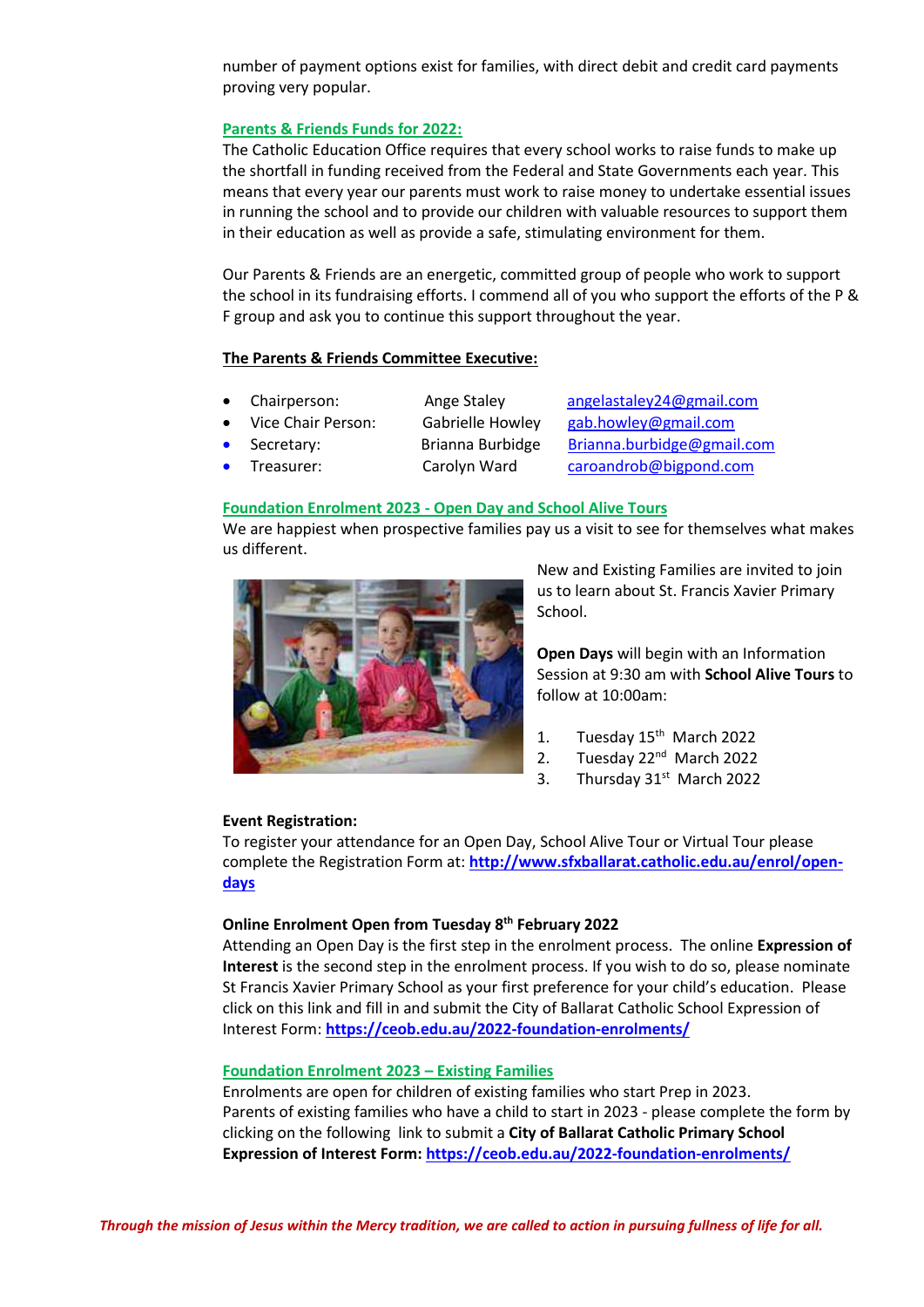#### **Classroom Helper Information Sessions**

Due to our current restrictions we are currently unable to welcome Classroom Helpers onsite. However, as soon as we are able to, we would like to begin welcoming our Classroom Helpers into our learning spaces. So that we are prepared for this, we will be facilitating two Classroom Helper Information Sessions this term:

- **Session 1**: Wednesday 16<sup>th</sup> February at 9:30am via Zoom
- **Session 2:** Monday 21<sup>st</sup> February at 2.00pm via Zoom

The Classroom Helper Information Sessions are for members of our community who would like to be involved as 'Classrooms Helpers' in 2022 when our current restrictions are eased. These sessions will cover aspects of English and Mathematics and provide helpers with important information required prior to supporting in classrooms.

#### **Please note:**

- If you are interested in becoming a Classroom Helper, you only need to attend one of the Classroom Helper Information Sessions.
- A valid 'Working with Children's Check' is required prior to commencing classroom support. Office staff require a copy of ALL cards prior to commencement.
- Sign and return the following documents prior to commencement, St Francis Xavier Primary School Volunteer Duty Statement & St Francis Xavier Primary School Safeguarding Children and Young People Code of Conduct
- If you have attended a St. Francis Xavier Primary School Classroom Helper session in previous years, you do not need to attend another session.
- You will however need to read, sign and return the following documents prior to commencement:
	- o St Francis Xavier Primary School Volunteer Duty Statement
	- o St Francis Xavier Primary School Safeguarding Children and Young People Code of Conduct

Both documents can be collected from the Office.

Please **RSVP** by emailing: [rconroy@sfxballarat.catholic.edu.au](mailto:rconroy@sfxballarat.catholic.edu.au) if you would like to participate so that the Zoom link can be shared with you prior to your chosen session.

#### **COVID Safe Environment**

Our school continues to monitor and abide by all COVID safe regulations and recommendations issued by both the State Government and the Catholic Education Office. Density Limits and Good Hygiene practices continue to apply.

#### **Beginning of the Day Drop Off**

- Foundation (Prep) parents will be able to accompany their children to their classroom in the first week of school. We ask that the Foundation (Prep) parents drop their child at the entrance to the classroom and then leave in a prompt manner. On entry to the building Foundation parents must QR Code in.
- $\bullet$  We continue to request that all other parents (Year  $1-6$ ) drop their children off in the undercover area and then exit the school in a prompt manner.
- Staff will be present in the undercover area from 8:30am to assist children with walking to their classrooms if required.

#### **End of the Day Dismissal**

Please see the table below for staggered pick up arrangements that continue at St. Francis Xavier.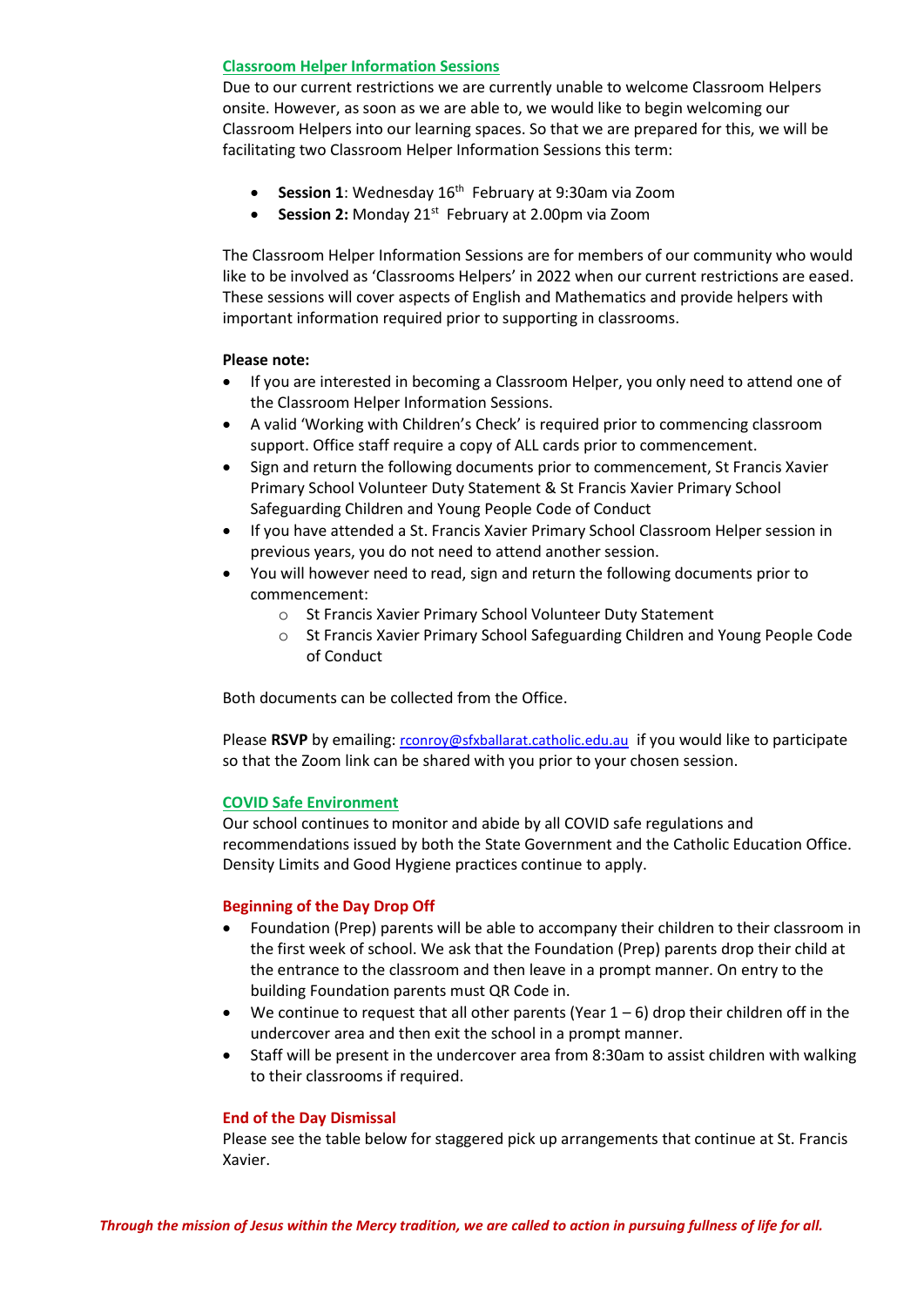|                                                                                | $3:00$ pm – $3:10$ pm                   | $3:10:pm - 3:20pm$ | 3:20pm onwards |
|--------------------------------------------------------------------------------|-----------------------------------------|--------------------|----------------|
|                                                                                | <b>Children with Surnames beginning</b> |                    |                |
| Week 1 to Week 5<br>Monday 31 <sup>st</sup> January<br>to Friday 24th February | A - G                                   | $H - P$            | $Q - Z$        |

**To minimise congestion, especially among adults, we ask families to adhere to this timetable and to be vigilant when promptly entering and exiting the building. Teachers will not be available to engage in discussion with parents at drop off or dismissal time and we ask parents to refrain from stopping and engaging in conversation with children and adults while onsite.**

#### **Dismissal / Collections Area**

| <b>Year Level</b> | <b>Teacher</b>        | <b>Collection Area</b>                             |
|-------------------|-----------------------|----------------------------------------------------|
| <b>Foundation</b> | Megan Mullane         | Side door of the Foundation MM classroom           |
| <b>Foundation</b> | Tom Willmott          | Side door of the Foundation TW classroom           |
| <b>Foundation</b> | Emma Hancock          | Side door of the Foundation EH classroom           |
| <b>Foundation</b> | Jessie Simpson        | Side door of the Foundation JS classroom           |
| <b>Year One</b>   | Gemma Johnson         | <b>Enter via school FRONT GATES and proceed to</b> |
| <b>Year One</b>   | Shannon MacKlin       | classrooms via flag pole entrance (Please do not   |
| <b>Year One</b>   | Estelle McLean        | enter via the lower laneway)                       |
| Year $2 - 6$      | <b>Class Teachers</b> | Collect from classroom door                        |

At no stage are parents able to enter any classroom. Red Tape and Distance markers will be outside each classroom door to remind all adults.

Yours sincerely,

Paul Biniskle

Paul Bissinella **Principal**

#### **Catherine McAuley**

*Do not fear offending anyone. Speak as your mind directs and always act with more courage when the "mammon of unrighteousness" is in question* 

**Letter to Mary Ann Doyle July 24,1842**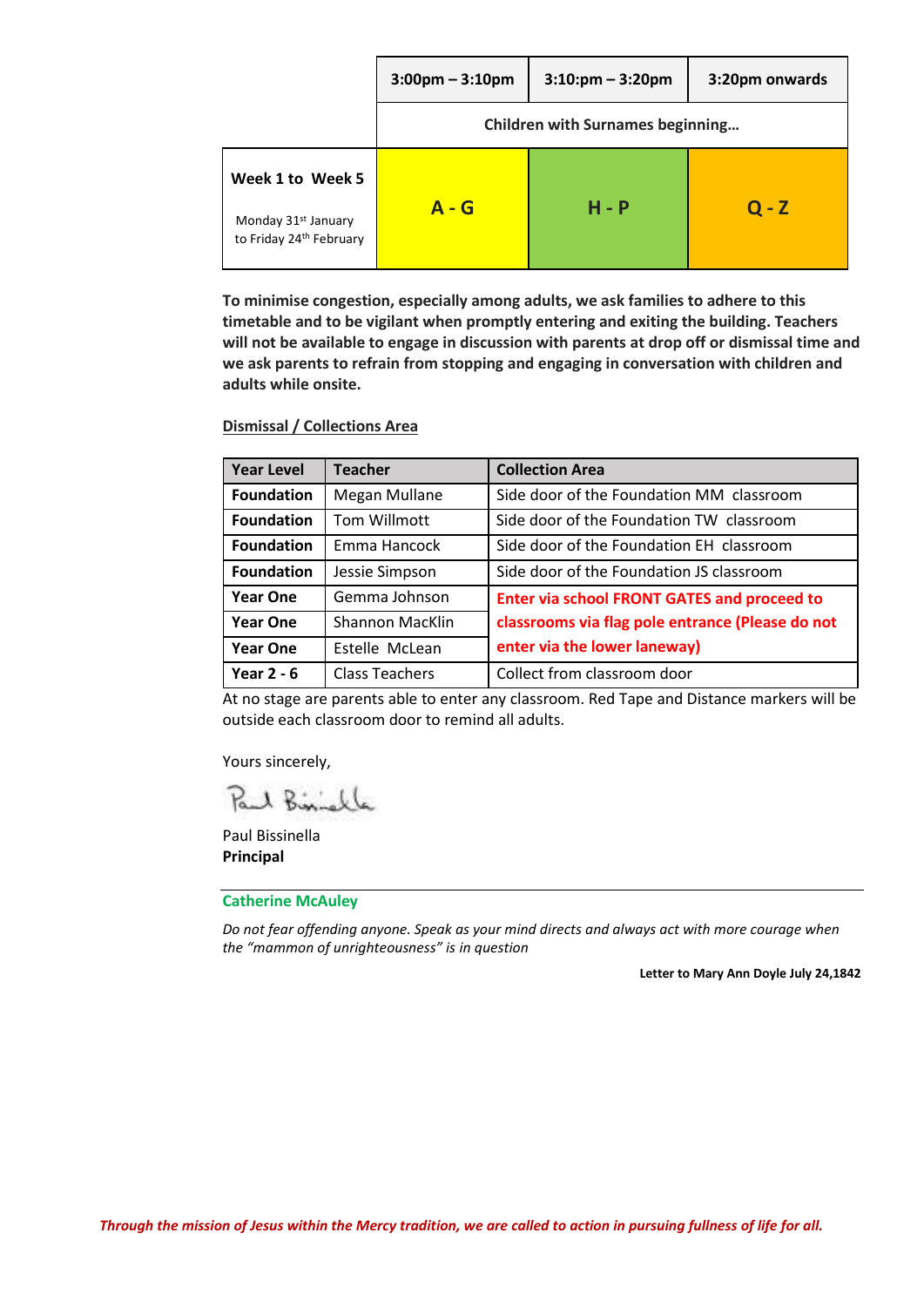

#### **Sacramental News**

Please don't hesitate to contact the parish if you have any further questions. Please direct all sacrament inquiries and requests to Bronwyn Ballesty in the parish office on 53326611 or via email on [ballarateast@ballarat.catholic.org.au](mailto:ballarateast@ballarat.catholic.org.au) . The office is staffed Tuesday, Thursday, Friday between 9:30am and 1:30pm.



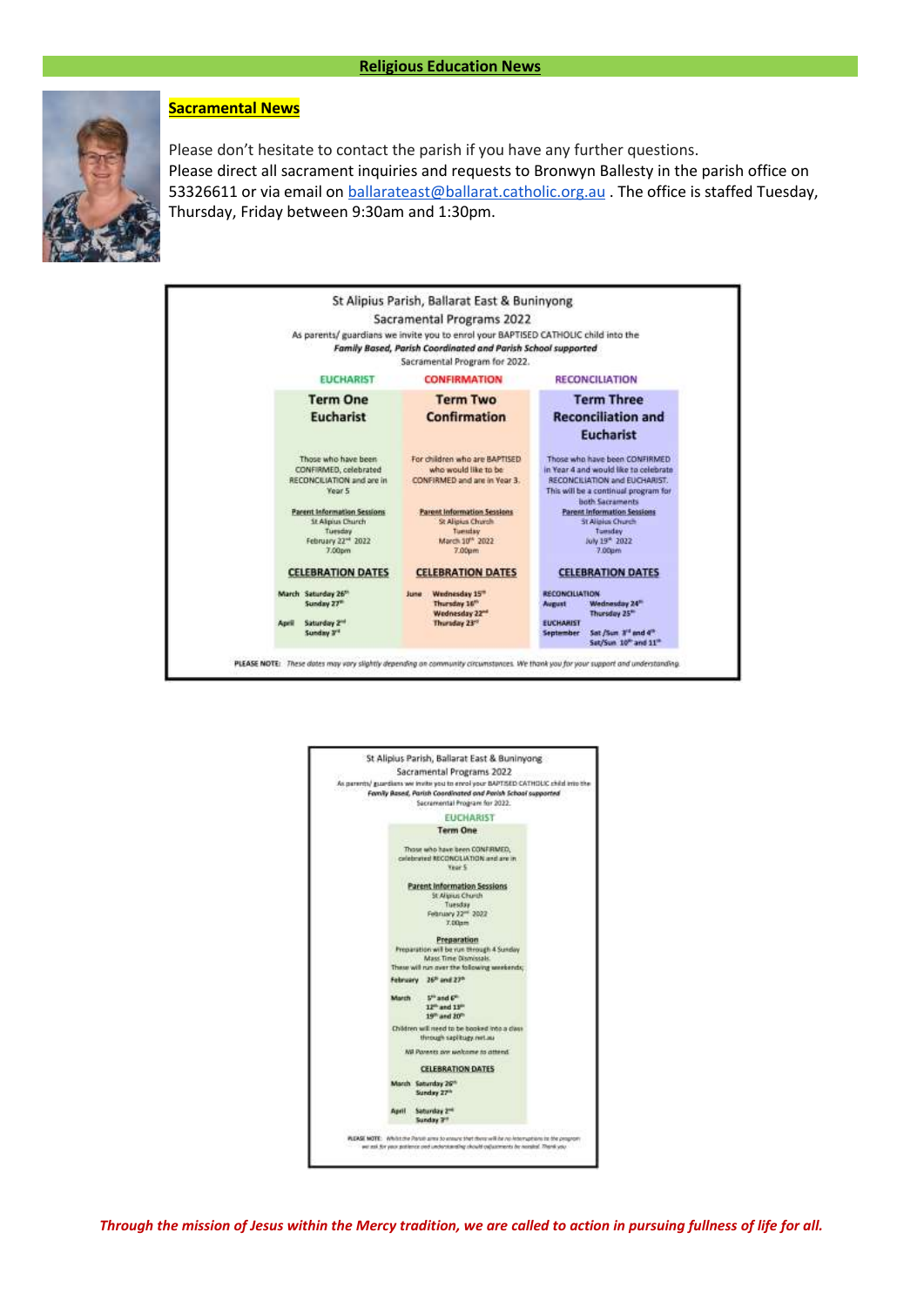#### **BAPTISM**

*If your child has been baptised since he/she started at St Francis Xavier Primary School, make sure you have informed us and you have sent a copy of the Baptism certificate to the school office.*

*If you are seeking Baptism for your child, please call the St Alipius parish office on 53326611. If you wish your child to convert to Catholicism from another Christian faith, also call the parish office.*

Bernadette Luckman **Religious Education Leader**

## **THIS WEEK'S GOSPEL - Sunday 13<sup>t</sup> February 2022**

# **SIXTH SUNDAY IN ORDINARY TIME YEAR C**

## **Gospel**

#### Lk 6:17. 20-26

A reading from the holy Gospel according to Luke

#### *Happy are the poor. Woe to the rich!*

Jesus came down with the Twelve and stopped at a piece of level ground where there was a large gathering of his disciples with a great crowd of people from all parts of Judaea and from Jerusalem and from the coastal region of Tyre and Sidon who had come to hear him and to be cured of their diseases.

Then fixing his eyes on his disciples he said:

How happy are you who are poor: yours is the kingdom of God.

Happy you who are hungry now: you shall be satisfied.

Happy you who weep now: you shall laugh.

'Happy are you when people hate you, drive you out, abuse you, denounce your name as criminal, on account of the Son of Man. Rejoice when that day comes and dance for joy, for then your reward will be great in heaven. This was the way their ancestors treated the prophets.

'But alas for you who are rich: you are having your consolation now.

Alas for you who have your fill now: you shall go hungry.

Alas for you who laugh now: you shall mourn and weep.

'Alas for you when the world speaks well of you! This was the way their ancestors treated the false prophets.'

#### **The Gospel of the Lord**

# **REFLECTION by Greg Sunter**

We are perhaps more familiar with the Beatitudes from the Gospel of Matthew in which the kingdom of heaven is promised to those who are 'blessed' because of their afflictions. Rather than the Sermon on the Mount from the Gospel of Matthew, the Gospel of Luke presents the same event and teaching as the sermon on the plain as it occurs on 'a piece of level ground'. This version may appear a little more confronting than the Matthew version. Rather than the afflicted being 'blessed', they are to be 'happy'. It seems odd that anybody should be happy to be poor, hungry, mourning or reviled and we would certainly regard these as states of sadness and difficulty; not times for rejoicing at our good fortune! However, this gospel in particular frequently reminds us that God does not think, feel and behave as we might expect. God's actions are frequently contrary to the expectations of society. The Gospel of Luke makes it plain that the reign of God will upend the structures of society. The lowly will be raised and the mighty will be brought low. It is in this context that the poor, the hungry and the outcast are regarded as happy. Their happiness comes from the reassurance that although they are rejected and dismissed by society, they are indeed the most favoured of God. Whatever the world dishes up to such as these, they can rejoice in the knowledge that in the reign of God their fortunes will be reversed and they will be favoured. However, just as the fortunes of the poor and afflicted will be reversed for the better, those who are rich, well fed, happy and well regarded will also have their fortunes reversed. Alas to them! Their comfort and joy leaves no room for the generosity of God!

*Through the mission of Jesus within the Mercy tradition, we are called to action in pursuing fullness of life for all.*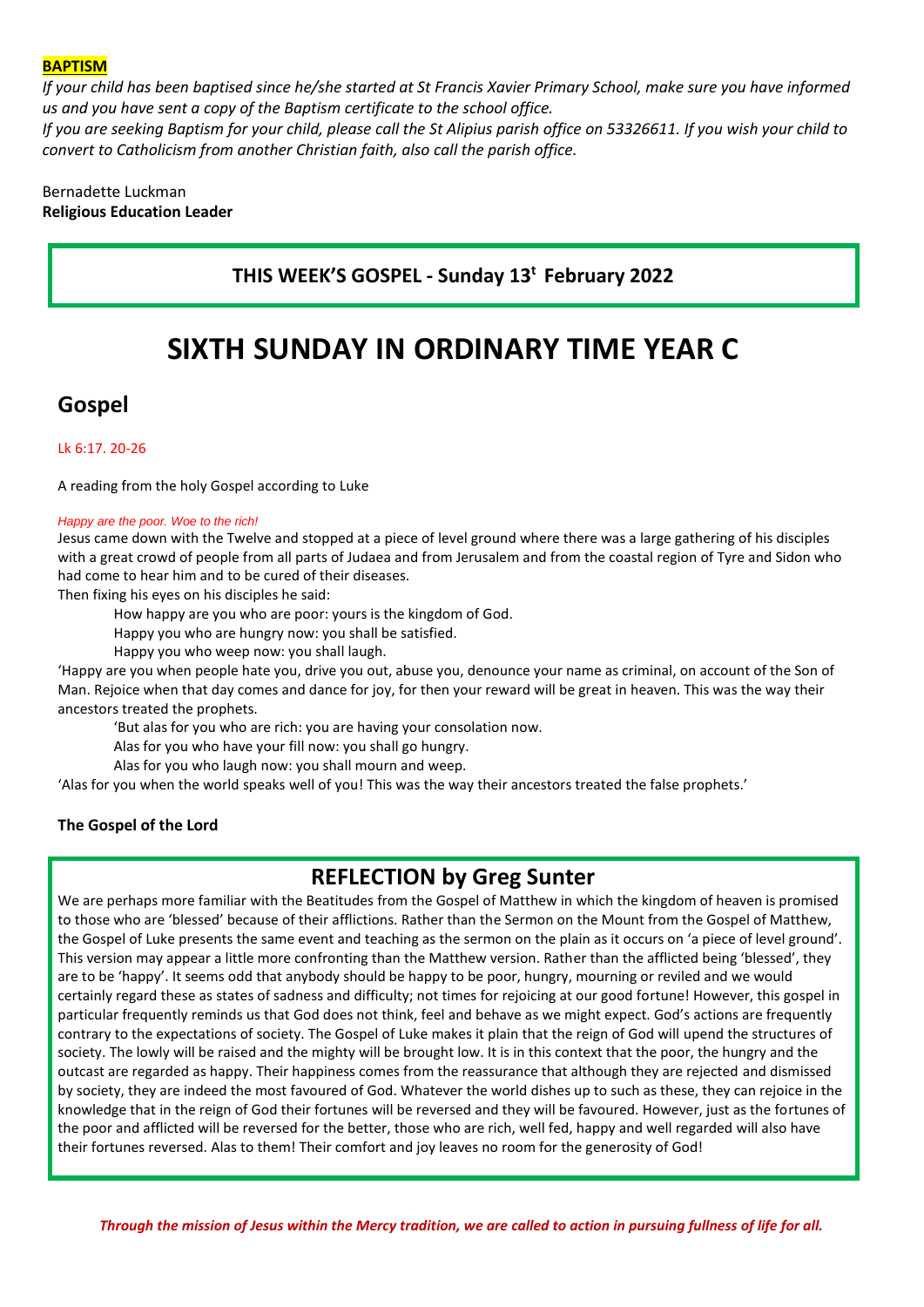#### **Scriptural context – Message for all**

Throughout the Gospel of Luke, the author is keen to demonstrate that the message of Jesus is for all people – not just the Jews, but for the Gentiles and Pagans as well. We can see this message revealed in the gathering of people who listened to Jesus' sermon on the plain. We're told there were people from all parts of Judea (all Jews) as well as people from the pagan lands of Tyre and Sidon. The first audiences of this gospel would immediately have recognised the significance of people from Tyre and Sidon standing alongside Jews from Judea.

#### **Have you thought? – Gospel of prosperity**

The sermon on the plain challenges our ideas about happiness and success – particularly those of us who live in a relatively prosperous society. Those who are rich and well regarded are actually condemned by Jesus. This also flies in the face of the so-called Gospel of Prosperity that has gained some prominence amongst Pentecostal churches in the last 20-30 years. This teaching holds that God blesses the faithful with wealth and influence. It doesn't take a lot to see how this teaching is out of step with the gospel blessing of the poor and cursing of the rich.

#### **Gospel Focus – Treated as the prophets**

As part of his sermon, Jesus announces, 'Happy are you when people hate you, drive you out, abuse you, denounce your name as criminal, on account of the Son of Man… This was the way their ancestors treated the prophets.' The prophets of the Old Testament were the chosen spokesmen of God. Their message was often unpopular and they were often threatened and berated for challenging the social order. To be treated in this way is in fact something of an affirmation that one's words and actions are reflecting the message of God. The Word of God is confronting and challenging!

#### **A beginning point for discussion of this week's Gospel with children:**

- Q. Why was it significant that both Jews and Gentiles were present to hear this sermon?
- Q. What is the significance of Jesus 'fixing his eyes on his disciples' before beginning his sermon?
- Q. Why does Jesus regard the poor and rejected as being favoured by God?
- Q. Does Jesus suggest that having wealth or success is automatically negative?
- Q. What aspect of your own life does this gospel challenge?

**Greg Sunter** has worked in Catholic Education (Brisbane) for many years, most recently as a member of the Religious Education team and Mission and Formation team. He has extensive experience of praying with young people and forming others to lead prayer with young people. He is the author of books on adolescent faith, is a regular speaker at youth and evangelisation conferences, and is a retreat and reflection facilitator and presenter. His areas of interest include religious education, theology, scripture, spirituality, Catholic ethos, prayer, and ministry with young people.

#### **Curriculum News**



What's happening around the classes with our teaching and learning?

#### **The Big Write**

Children from F-6 have or will participate in The Big Write. This is using a stimulus picture /sentence starter and the children are asked to write a narrative. This is then evaluated by their class teacher and marked accordingly to the Narrative rubric used by NAPLAN.



#### **Get Reading Write**

Get Reading Right is starting to happen also in our F-2 classes. Synthetic Phonics is at the core of the Get Reading Right program. Synthetic Phonics is a technical name that has nothing to do with being artificial. It is the synthesising, or blending of phonemes (sounds) to make a word, enabling children to read.



Our Level leaders will be participating in Day 2 of a Scaffolding Literacy inservice over Monday and Tuesday this week. Scaffolding literacy is used in all our classes and is based on the principles of explicit teaching of how authors use words to convey meaning.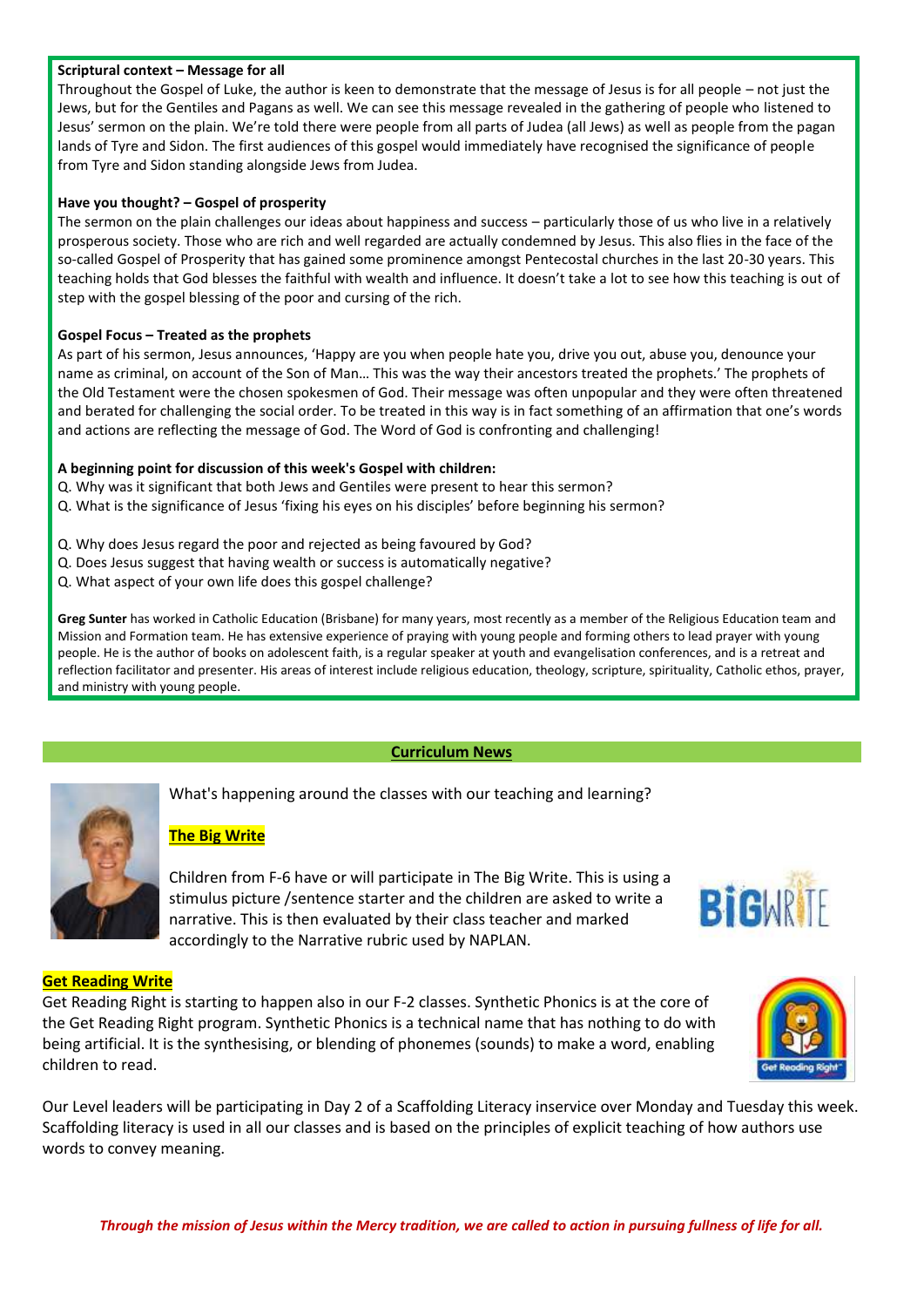#### **Spelling Mastery**

Spelling Mastery began last week and it is up and running for children from 3-6. It is hoped that children will have 20 min sessions 4 times a week.

Enjoy the week ahead!

#### Jane Clark **Deputy Principal - Learning Enhancement**

#### **Wellbeing News**



#### **Time poor and stressed out parents**

Time poor and stressed out parents will often tell me they feel guilty for not spending enough "quality time" with their children.

Although grand gestures and whole days spent together are lots of fun, spending frequent, small amounts of time with children can be more beneficial than less frequent longer periods of time.

Dr Matt Sanders (Positive Parenting Program) suggests trying to spend small amounts of time with your child- as little as one or two minutes- frequently throughout the day.

Time that is special to your child might be when they approach to tell you something, show you something important, ask a question or involve you in their activity.

When these moments occur and you are not occupied with something important, try to stop what you are doing and be present with your child for just a short time. It takes a bit of practice to really tune in but it can really be powerful in developing positive relationships with your child.

(This strategy works for partners/ family/ friends and work colleagues too!)

In my house, this looks like me putting my phone down for a minute to watch some funny youtube clip, joining them on the couch for a spontaneous cuddle or making a silly joke. Quality time is different for all families. You may like to think about how you and your child can spend quality time together and those short minutes that can make such an impact.

In the attached article, Maggie Dent explores these micro-moments of connection and gives some great ideas that might be fun for your family.

Christine Meneely **Wellbeing Leader** 

**Physical Education News**



### **Divisoin Tennis**

A big thank you to all of the students that attended the Tennis tryouts last week. It was fantastic to see so many students wanting to be a part of the tennis team.

Congratulations and good luck to Liam Patterson, Lachlan Patterson, Will Steinhuis, Jack Fraser, Ben Buckland, Lenny Driscoil, Eva Cummins & Lola Roney for the tournament on Wednesday 16<sup>th</sup> February.

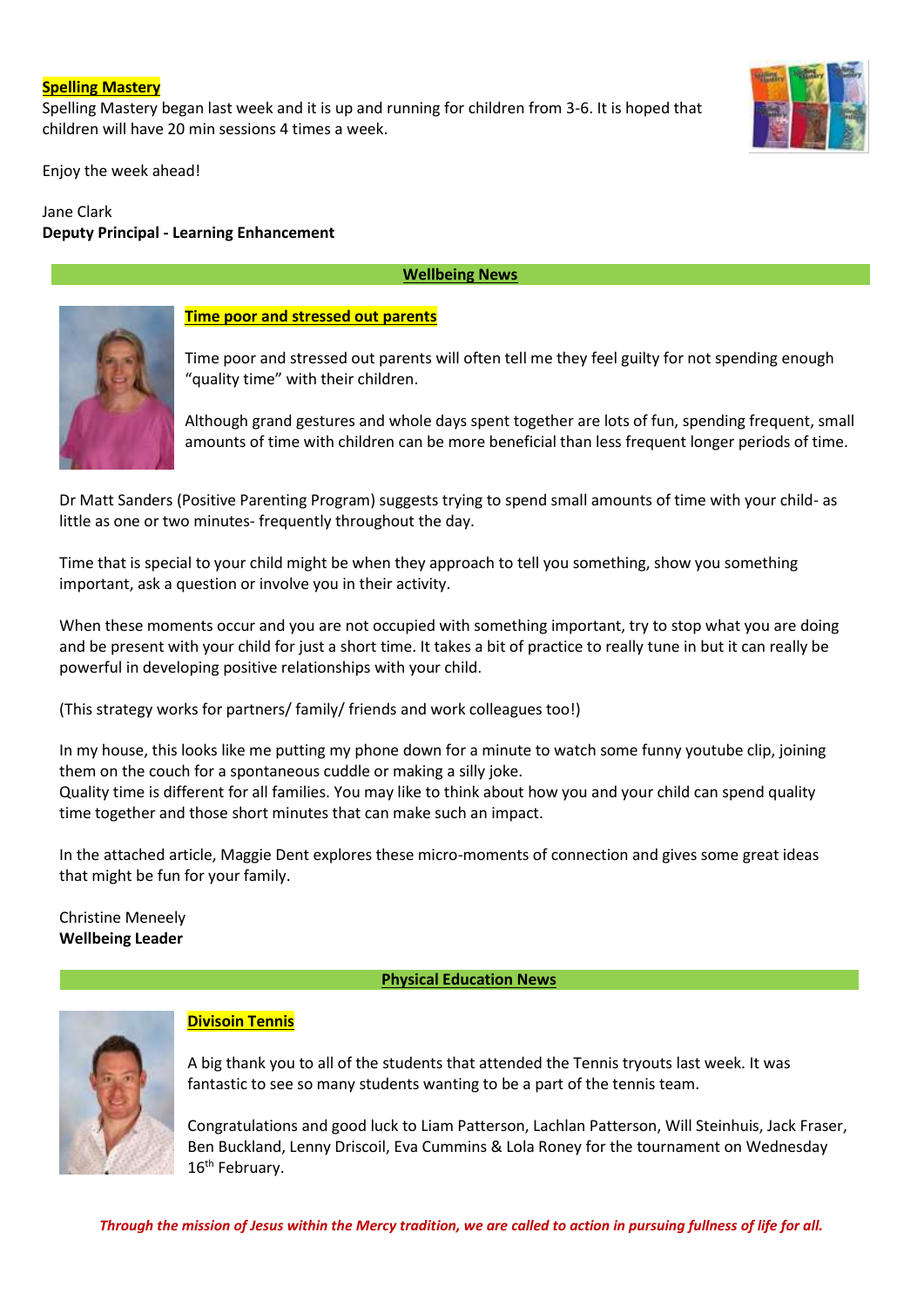#### **Divisional Swimming**

Divisional swimming is open for those in Yr 4-6 and who meet the qualifying criteria, to be held on Friday 4th March. Please see Operoo note for more details or contact me should you have any questions.

#### **Sporting Schools Updates**

Sporting Schools - after school program begins this Monday Feb 14 (Hockey) and Thursday Feb 17 (Cricket). Those that are participating have been notified and the names are below:

#### **Monday's (Feb 14, 21, 28, Mar 7, 21 & 28)**

*Maggie, Harriet & Emma Locke, Michelle-May & Ella-Sam Lunn, Sahesi Kariyawasam, Oscar, Charlie & Xavier Kersley, Flynn & Sully Boyd, Mabel Rush, Violet Toohey, Vivenne & Edith Young, Molly & Cooper Danaher, Mylo Robertson, Cooper Manning, Maeve & Isla Tongs, Claudia & Lucy Cochrane, Oakley & Macklin Smith, Jasper Patterson, Thiago Motta Crespo, Jensen, Bailey & Devon McCartin, Tom Anderson, Lily Rice, Rahui Munokoa*.

#### **Thursday (Feb 17, 24, Mar 3, 10, 17 & 24)**

*Jackson, Mitchell & Elly Kane, Oscar & Joe Trigg, Aria & Mannix Treacy, Mia Hamill, Nicholas Green, Alexander Fitzpatrick, Eli & Darci Prebble, Alexander, James & Grace Hocking, Laura & James Bodnar, Sophie & Pippa Dalton, Reg & Baz Fitzpatrick, River Fedke, Xavier Staley, Noah Rice, Addilyn Simpson, Wentworth & Jameson Campbell, Jude Reus, Noah Osciak, James Bosworth, Sam Hill, Christopher Martin, Jed Hynes, Noah Chibnall*

#### **Calendar Events 2021**

#### **Term 1:**

- Week 4 Division Tennis Wednesday  $16<sup>th</sup>$  February @ Ballarat Regional Tennis Centre
- Week 6 Division Swimming Friday 4th March (Yr 3-6) @ Eureka Outdoor Pool

Have a sensational week everyone.

Shaun Carroll **Sports Co-ordinator**

#### **Uniform Shop Update**

#### **NEWS from the Uniform Shop:**

#### **Uniform Shop Sales during Term 1**

**For the time being and until further notice the Uniform Shop is CLOSED and will only accept orders submitted by completing the attached order form and emailing back to [office@sfxballarat.catholic.edu.au](mailto:office@sfxballarat.catholic.edu.au) or by dropping it into the school office. Payment can be made by filling out your credit card details on the order form or by cash. Please indicate your preferred payment method on the order form.**

#### **Price List & Order Form**

The price list and order form is downloadable from the schoolbag app. Orders **with full payment** may be left at the front office. **EFTPOS available**

#### **DONATIONS PLEASE**

Please check your cupboards for any uniform items you no longer need. Donations of second hand uniforms can be left at the shop with Sam. All donations are appreciated. Thanks.